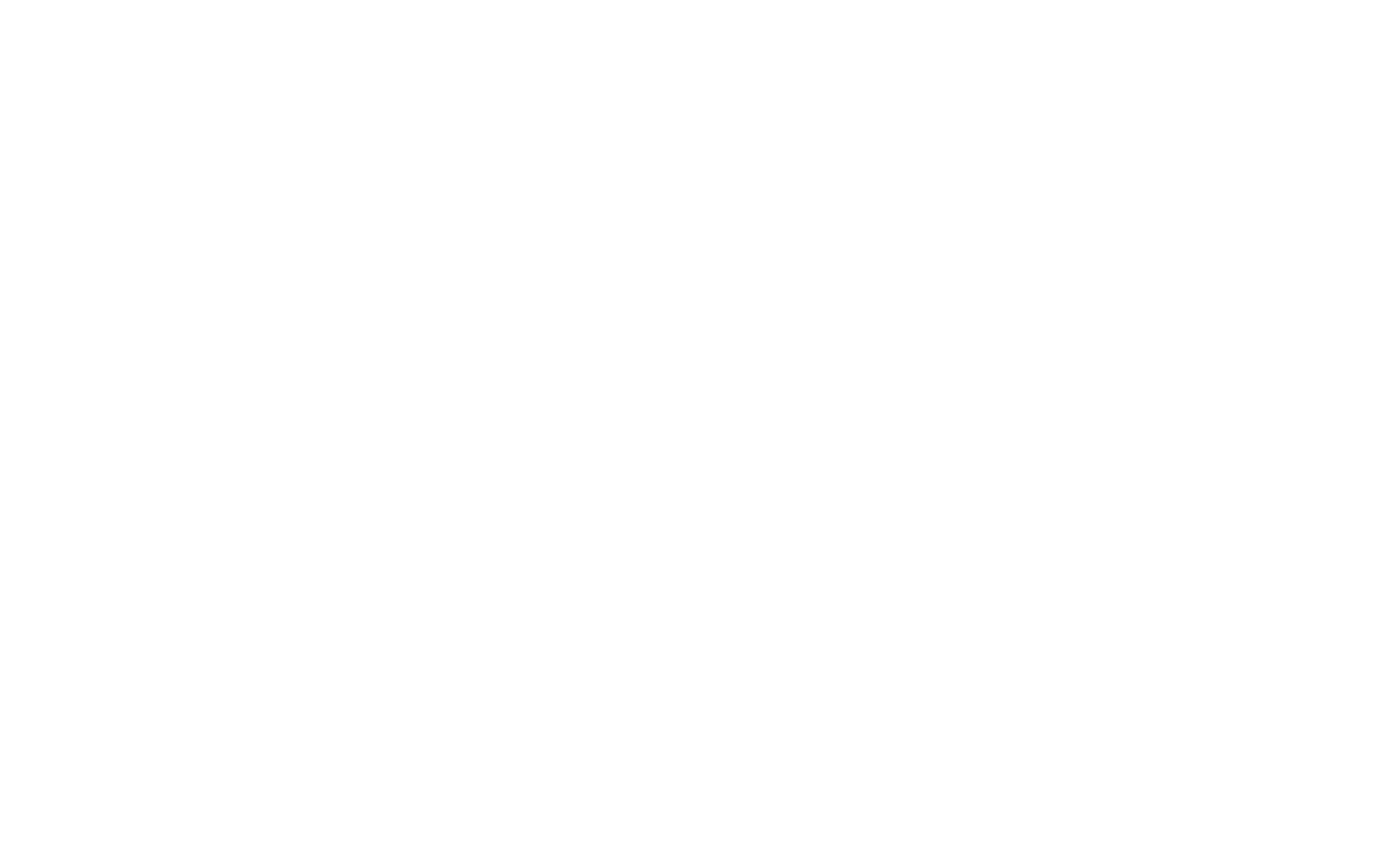# Irvine United Congregational Church

May 22, 2022 • 9:30 & 11 AM **Pontecost** An Open & Affirming, Just Peace, Global Mission, Creation Justice Congregation of the United Church of Christ

|                               | <b>GIILGCOSL</b>                                                                                                                                                             |                               |  |
|-------------------------------|------------------------------------------------------------------------------------------------------------------------------------------------------------------------------|-------------------------------|--|
| <b>Prelude</b>                | <b>Sweet, Sweet Spirit</b><br>by Fred Bock                                                                                                                                   | <b>Yuyoung Jeon</b>           |  |
| <b>Gathering Song</b>         | As We Gather                                                                                                                                                                 | by Coomes & Fay               |  |
| (Repeat)                      | As we gather may your Spirit work within us<br>As we gather may we glorify your name<br>Knowing well that as our hearts begin to worship<br>We'll be blessed because we came |                               |  |
| Welcome                       |                                                                                                                                                                              | Rev. Dr. Sarah Halverson-Cano |  |
| <b>Introit</b>                | <b>Family of Light</b><br>by Tina English                                                                                                                                    | <b>Chancel Choir</b>          |  |
| <b>Call to Worship</b>        |                                                                                                                                                                              | <b>Thom Shuman</b>            |  |
| One: Come, Holy Spirit,       |                                                                                                                                                                              |                               |  |
| with your language of wonder: |                                                                                                                                                                              |                               |  |
|                               | <b>Many:</b> so we may mingle our words together                                                                                                                             |                               |  |
|                               | to scatter the gospel of grace to all around us.                                                                                                                             |                               |  |
| One: Come, Holy Spirit,       |                                                                                                                                                                              |                               |  |
| with the music of your heart: |                                                                                                                                                                              |                               |  |
|                               | <b>Many:</b> so we may sing songs filled with memories,                                                                                                                      |                               |  |
|                               | and listen to the new carols sung by children.                                                                                                                               |                               |  |
|                               | One: Come, Holy Spirit, to rattle the windows of our souls:                                                                                                                  |                               |  |

**Many:** to burst through the closed doors of our hearts, and dance with us in the fire of renewal. One: Come, Holy Spirit, **Many:** to ignite us for justice, All: that we might burn a legacy that cannot be squelched. Come, Holy Spirit Come!

# Hymn Spirit, Spirit of Gentleness (NCH # 286) by James K. Manley Chorus: Spirit, spirit of gentleness, blow through the wilderness, calling & free, Spirit, spirit of restlessness, stir me from placidness, wind, wind on the sea. Verses: You moved on the waters, you called to the deep, Then you coaxed up the mountains from the valleys of sleep: And over the eons you called to each thing, "Awake you from you slum bers and rise on your wings." You swept through the desert, you stung with the sand, And you goaded your people with a law and a land; When they were confounded by their idols & lies, Then you spoke through your prophets to open their eyes. You sang in a stable, you cried from a hill,

 Then you whispered in silence when the whole world was still And down in the city you called once again When you blew through your people on the rush of the wind.

 You call from tomorrow, you break ancient schemes From the bondage of sorrow the captive dream dreams; Our women see visions, our men clear their eyes With bold new decisions your people arise.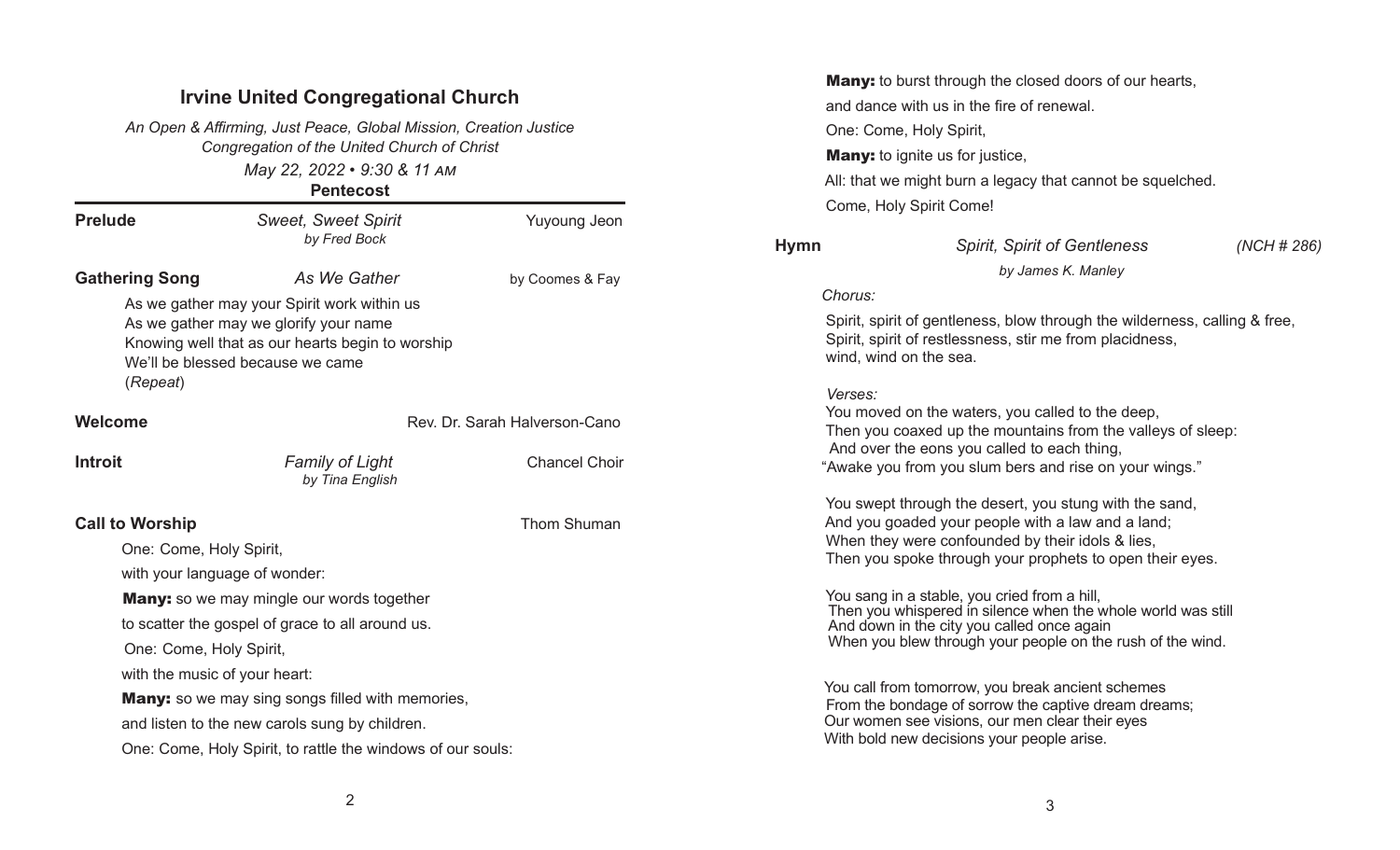### A Fresh Word

### **Anthem Like a Mighty Stream Chancel Choir** by Moses Hogan & John Jacobson

**Prayers of the Church Church Rev. Joe Dressler** 

Olivia Sirchio

Concluding with the Lord's Prayer...

 Our Creator (Father, Mother, or other name as you are comfortable), which art in heaven, hallowed be thy name. Thy kin-dom come, thy will be done on earth as it is in heaven. Give us this day our daily bread. And forgive us our debts as we forgive our debtors. And lead us not into temptation, but deliver us from evil. For thine is the kin-dom, and the power, and the glory forever. Amen.

|  |  | <b>Offertory</b> |  |
|--|--|------------------|--|
|  |  |                  |  |

**Offertory Music** 

Prayer of Dedication

**Song The Fire of Commitment Commitment** Dr. Chris Peterson by Mary Katherine Morn

From the light of days remembered burns a beacon bright and clear Guiding hands and hearts and spirits Into faith set free from fear. When the fire of commitment sets our mind and soul a blaze When our hunger and our passion meet to call us on our way When we live with deep assurance of the flame that burns within, Then our promise finds fulfillment and our future can begin.

When our hunger and our passion meet to call us on our way From the stories of our living rings a song both brave and free, Calling pilgrims still to witness to the life of liberty. When the fire of commitment sets our mind and soul a blaze When we live with deep assurance of the flame that burns within, Then our promise finds fulfillment and our future can begin

From the dreams of youthful vision comes a new, prophetic voice, Which demands a deeper justice built by our courageous choice When the fire of commitment sets our mind and soul a blaze When our hunger and our passion meet to call us on our way When we live with deep assurance of the flame that burns within, Then our promise finds fulfillment and our future can begin.

**Scripture Acts 2:1 - 18** Olivia Sirchio

"When the day of Pentecost had come, they were all together in one place. And suddenly from heaven there came a sound like the rush of a violent wind, and it filled the entire house where they were sitting. Divided tongues, as of fire, appeared among them, and a tongue rested on each of them. 4All of them were filled with the Holy Spirit and began to speak in other languages, as the Spirit gave them ability.

Now there were devout Jews from every nation under heaven living in Jerusalem. And at this sound the crowd gathered and was bewildered, because each one heard them speaking in the native language of each. Amazed and astonished, they asked, "Are not all these who are speaking Galileans? And how is it that we hear, each of us, in our own native language? Parthians, Medes, Elamites, and residents of Mesopotamia, Judea and Cappadocia, Pontus and Asia, Phrygia and Pamphylia, Egypt and the parts of Libya belonging to Cyrene, and visitors from Rome, both Jews and proselytes, Cretans and Arabs—in our own languages we hear them speaking about God's deeds of power." All were amazed and perplexed, saying to one another, "What does this mean?" But others sneered and said, "They are filled with new wine."

But Peter, standing with the eleven, raised his voice and addressed them, "Men of Judea and all who live in Jerusalem, let this be known to you, and listen to